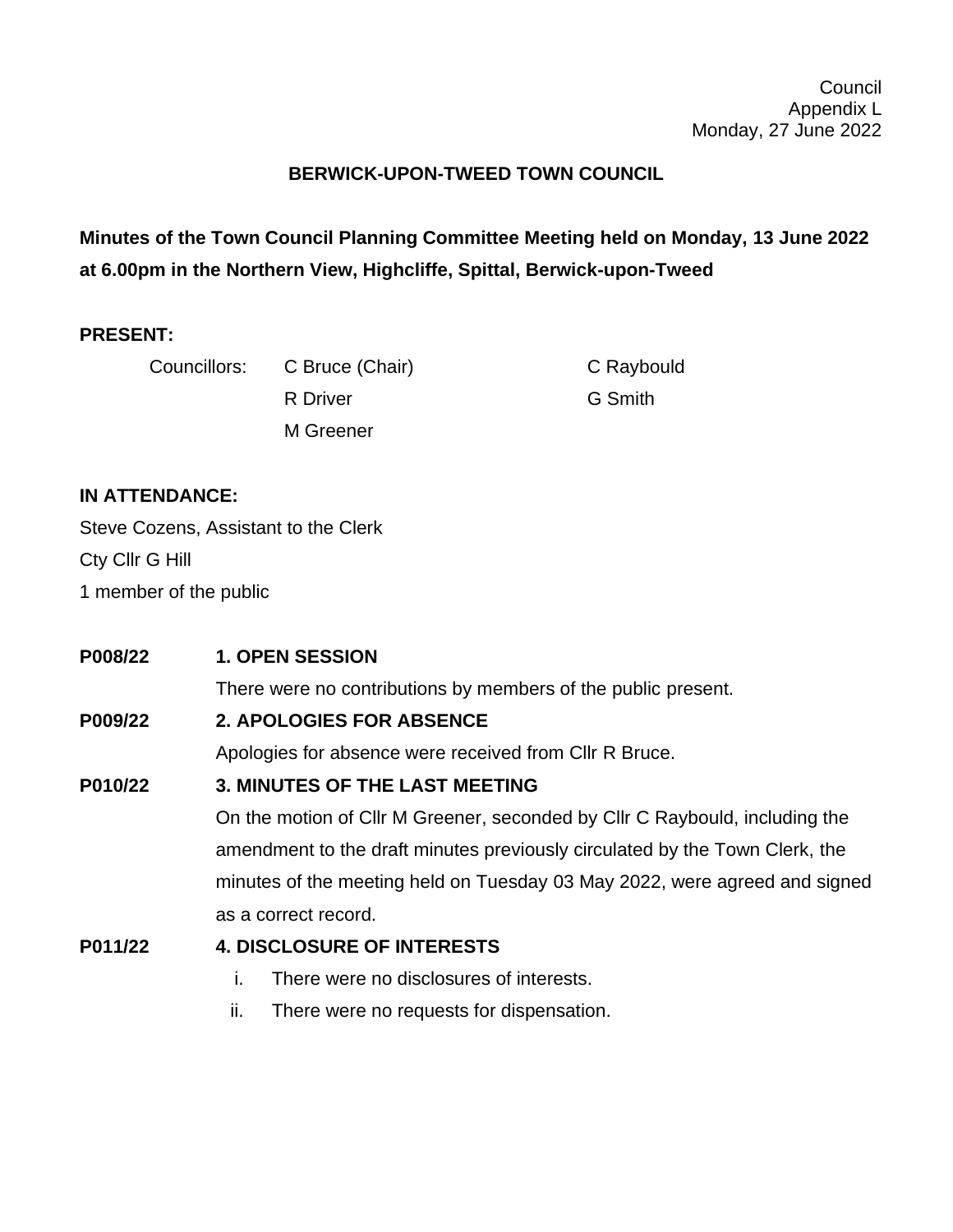# **P012/22 5. CONSULTATION ON STREET NAMING AND NUMBERING REQUEST** Standing Orders were suspended to allow Cty Cllr G Hill to speak, after which the Committee unanimously **RESOLVED** that residents should be made aware of the consultation to allow them to make representations. **P013/22 6. NEIGHBOURHOOD PLAN UPDATE**

The Committee unanimously **RESOLVED** to note the report.

**P014/22 7. APPLICATIONS FOR PLANNING PERMISSION**

**22/01196/FUL**

**19A And 19B West Street, Berwick-upon-Tweed, Northumberland. TD15 1AS**

**Replacement of the existing roof covering, demolition of existing dormer window, masonry repair work to walls and chimney stack where necessary. improve the thermal efficiency of the building.** No objections.

## **22/01197/LBC**

**19A And 19B West Street, Berwick-upon-Tweed, Northumberland. TD15 1AS**

**Listed Building Consent for replacement of the existing roof covering, demolition of existing dormer window, masonry repair work to walls and chimney stack where necessary. Improve the thermal efficiency of the building.**

Members had no objection, subject to the Conservation Officer being satisfied with the proposal.

## **22/01432/ADE**

**Home Bargains, 3 Loaning Meadows Retail Park, Berwick-upon-Tweed, Northumberland. TD15 1FG**

**Advertisement consent for - 4 x fascia signs to be installed to building elevations.**

Members had no objections subject to signs only being illuminated during opening hours and that neighbouring properties are not at risk of light pollution.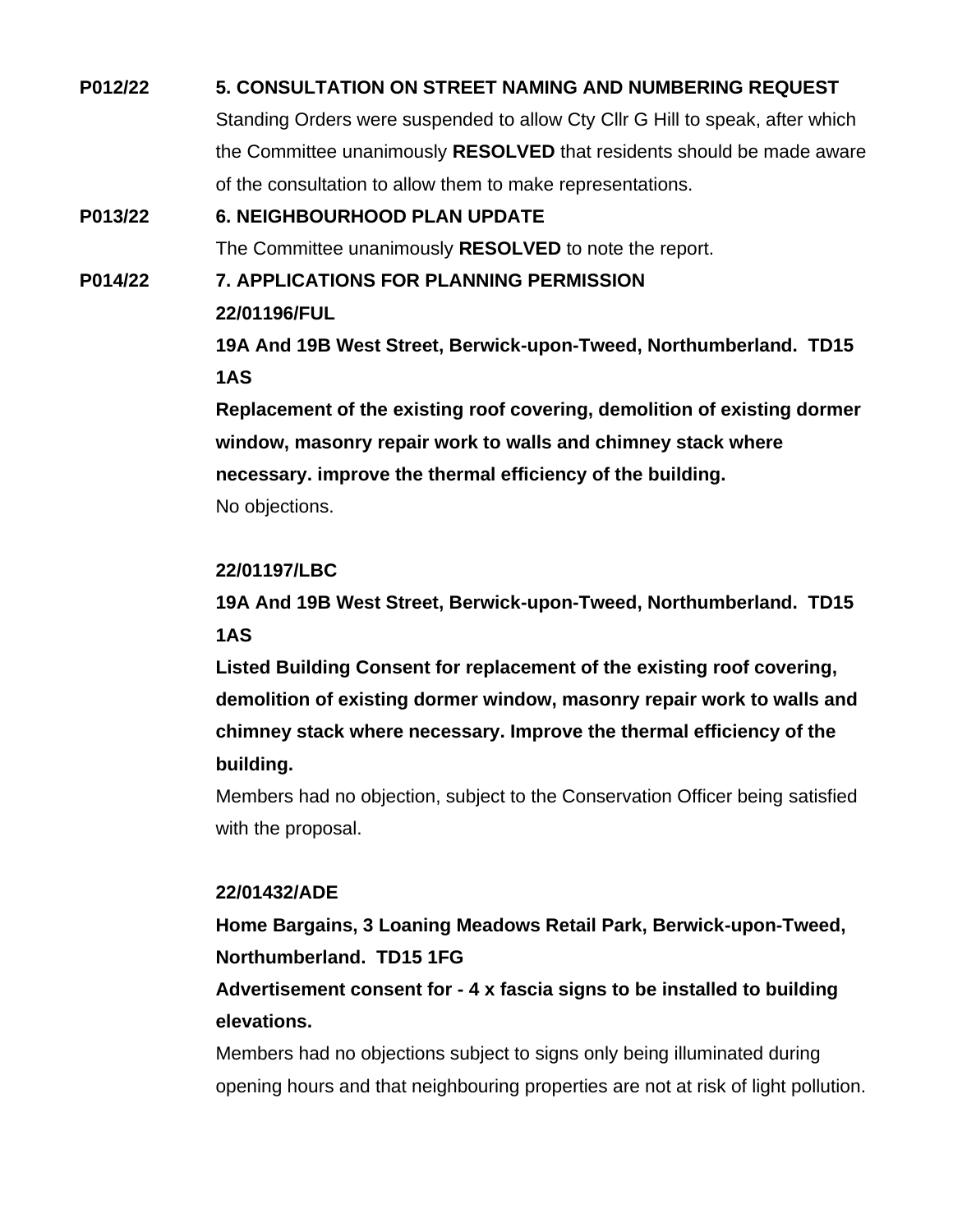#### **22/01756/FUL**

**8 Knowe Head, Tweedmouth, Berwick-upon-Tweed. Northumberland. TD15 2EU**

**Demolition/removal of the existing conservatory and construction of a extension on the same footprint.**

No objections.

#### **22/01828/FUL**

**2 Palace Street East, Berwick-upon-Tweed, Northumberland. TD15 1HT Change from single glazed timber sash and case windows to top hung timber double glazed casement windows.**

Members had no objection, subject to the Conservation Officer being satisfied with the proposal.

#### **22/01719/ADE**

**KFC, 1 Loaning Meadows Retail Park, Berwick-upon-Tweed, Northumberland. TD15 1FG**

**Advertisement Consent for 10 x letters/graphics/vinyl's; 1 x height restrictor/traffic sign/menu board/speaker post/traffic sign/no parking/canopy; 2 x leader boards/disabled parking.**

Members had no objections providing light pollution does not encroach on to neighbouring properties.

#### **22/01807/FUL**

**Mkm Building Supplies, Brass Bastion, Ramparts Business Park, Berwick-upon-Tweed, Northumberland. TD15 1UP External alterations to an existing builders merchant (replace roller shutter door with 2 doors, and installation of fire exit door) and the erection of a storage building.** No objections.